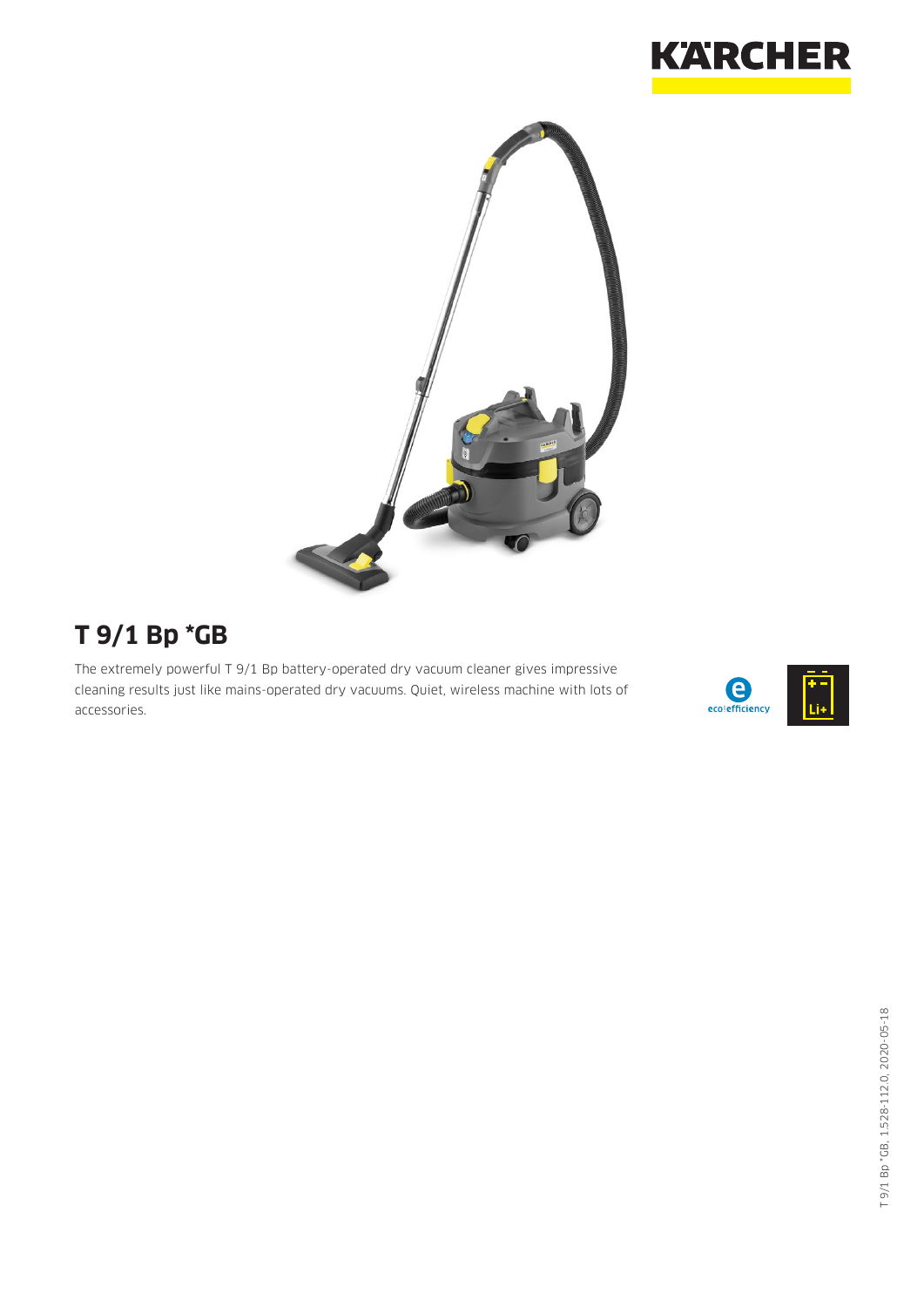## TECHNICAL DATA AND EQUIPMENT.

### **KARCHER**



### **T 9/1 Bp \*GB**

#### **Quick charger**

| <b>Technical data</b>     |      |                             |
|---------------------------|------|-----------------------------|
| <b>Order Number</b>       |      | 1.528-112.0                 |
| <b>EAN code</b>           |      | 4054278218724               |
| <b>Container capacity</b> |      | 9                           |
| <b>Running time</b>       | min. | 46 (Max.) / 24 (Min.)       |
| <b>Battery voltage</b>    | V    | 36                          |
| <b>Battery capacity</b>   | Ah   | 7,5                         |
| Weight                    | kg   | 7,5                         |
| Dimensions (L x W x H)    | mm   | $420 \times 325 \times 380$ |
|                           |      |                             |
| <b>Equipment</b>          |      |                             |

| $-$ qvipinent                       |          |              |
|-------------------------------------|----------|--------------|
| <b>Battery</b>                      |          | п            |
| <b>Suction hose</b>                 | m        | 2.5          |
| <b>Telescopic suction tube</b>      |          | Standard     |
| <b>Filter bag</b>                   |          | Fleece       |
| Quantity of piece(s)                | piece(s) | 1            |
| Washable nylon filter (main filter) |          |              |
| Switchable floor nozzle             | mm       | 290          |
| Clip system for extension hose      |          | п            |
| <b>Battery charger</b>              |          | П            |
| Crevice nozzle                      |          |              |
| Safety class                        |          | $\mathbf{H}$ |
| Included in delivery.               |          |              |